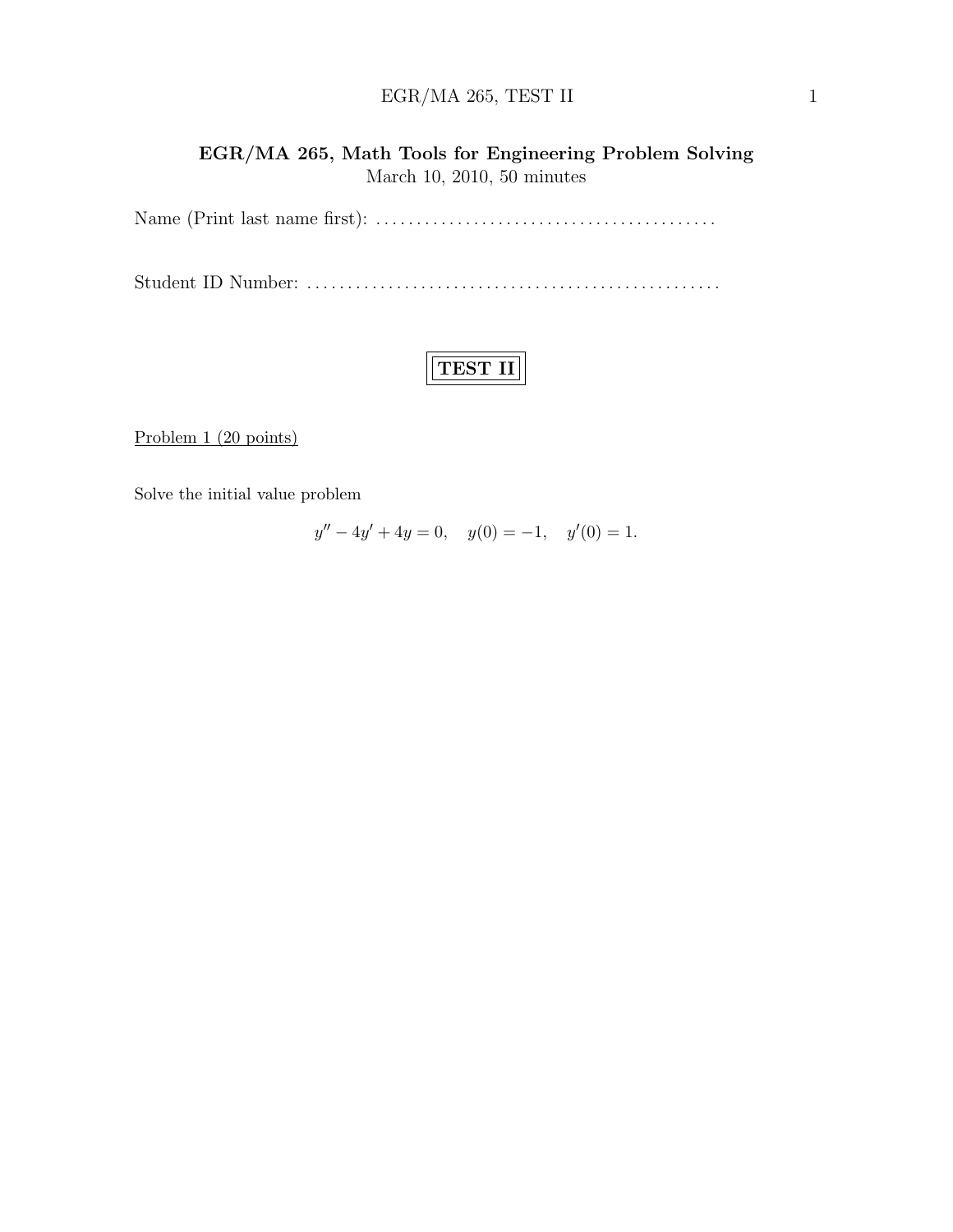Find the general solution of

$$
y'' + 2y' + 10y = 14 + 20x.
$$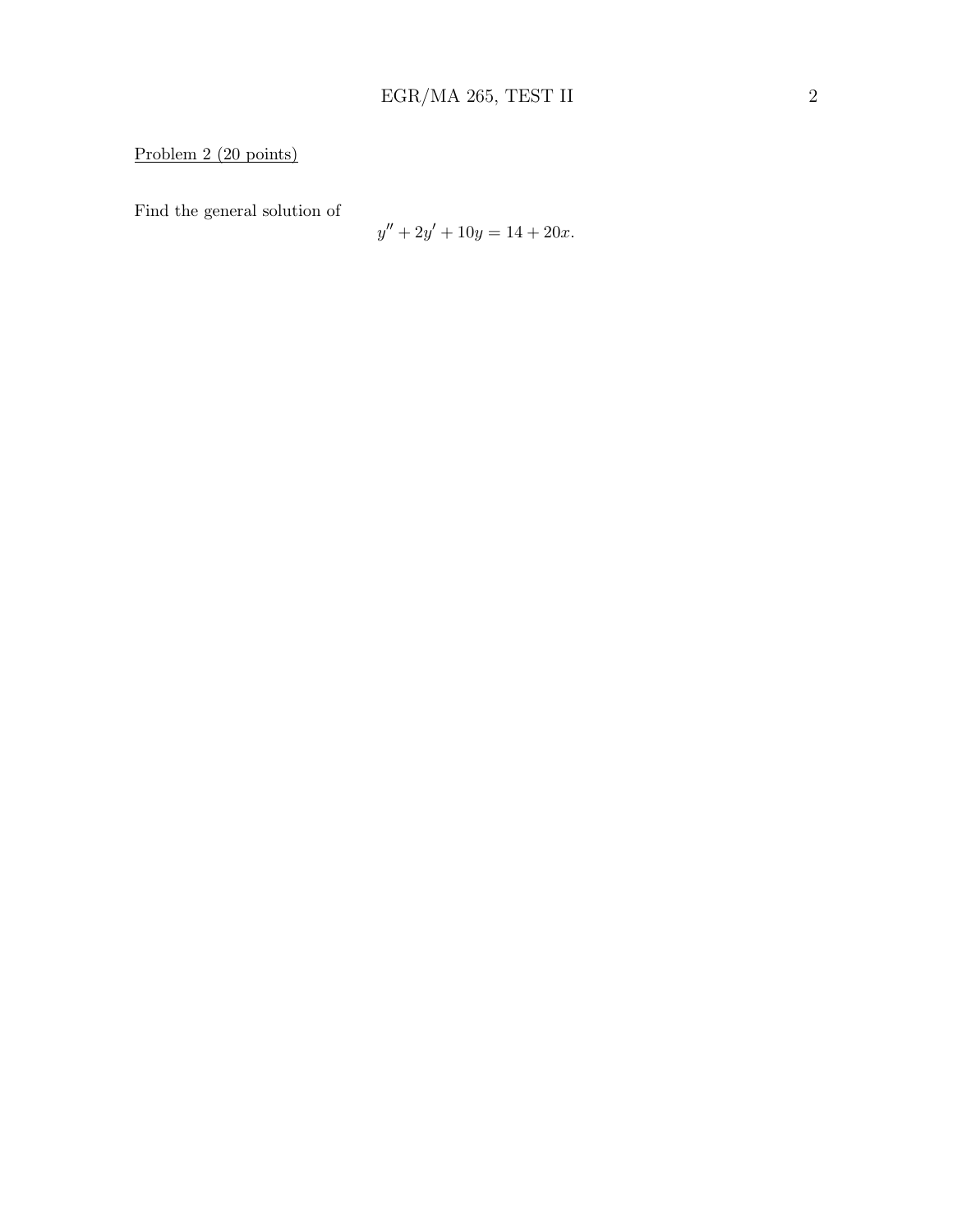Problem 3 (20 points)

Find the general solution of

$$
y'' + 5y' + 6y = 20\cos(x).
$$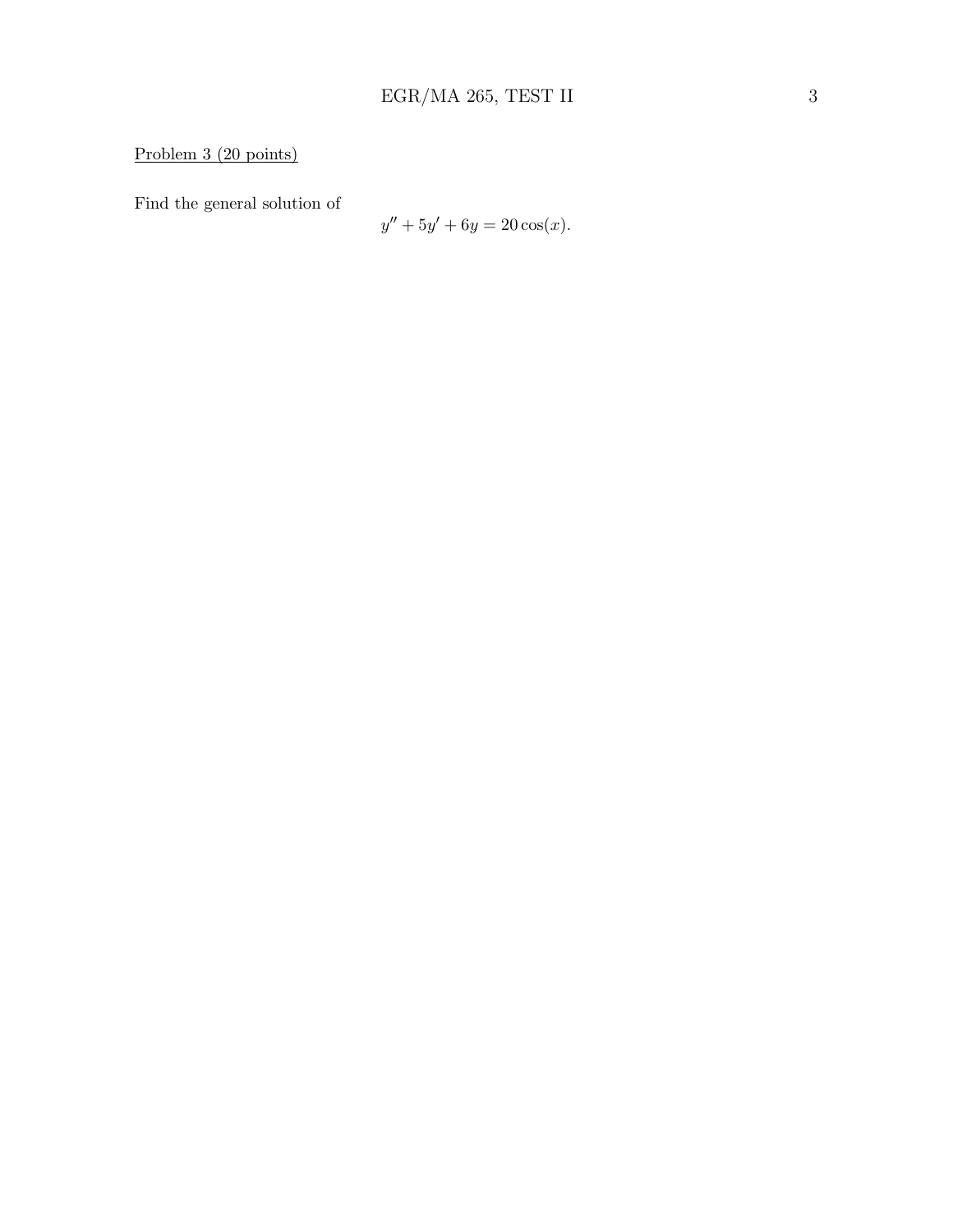#### Problem 4 (20 points)

A mass of 2 kilograms stretches an undamped spring by 196 centimeters.

(a) Find the value of the spring constant k. Include the correct unit of  $k$  (using the mkssystem).

(b) Find the frequency  $\frac{\omega}{2\pi}$  of free oscillations of the spring/mass-system.

(c) Find the equation of motion if the mass is released from rest at a position 100 centimeters below the equilibrium. Assume here that the positive  $x$ -direction is oriented downwards.

(d) Find the first positive time at which the mass passes through the equilibrium position. (Note: In the example considered here, there is a simpler way to answer this then the method used in class.)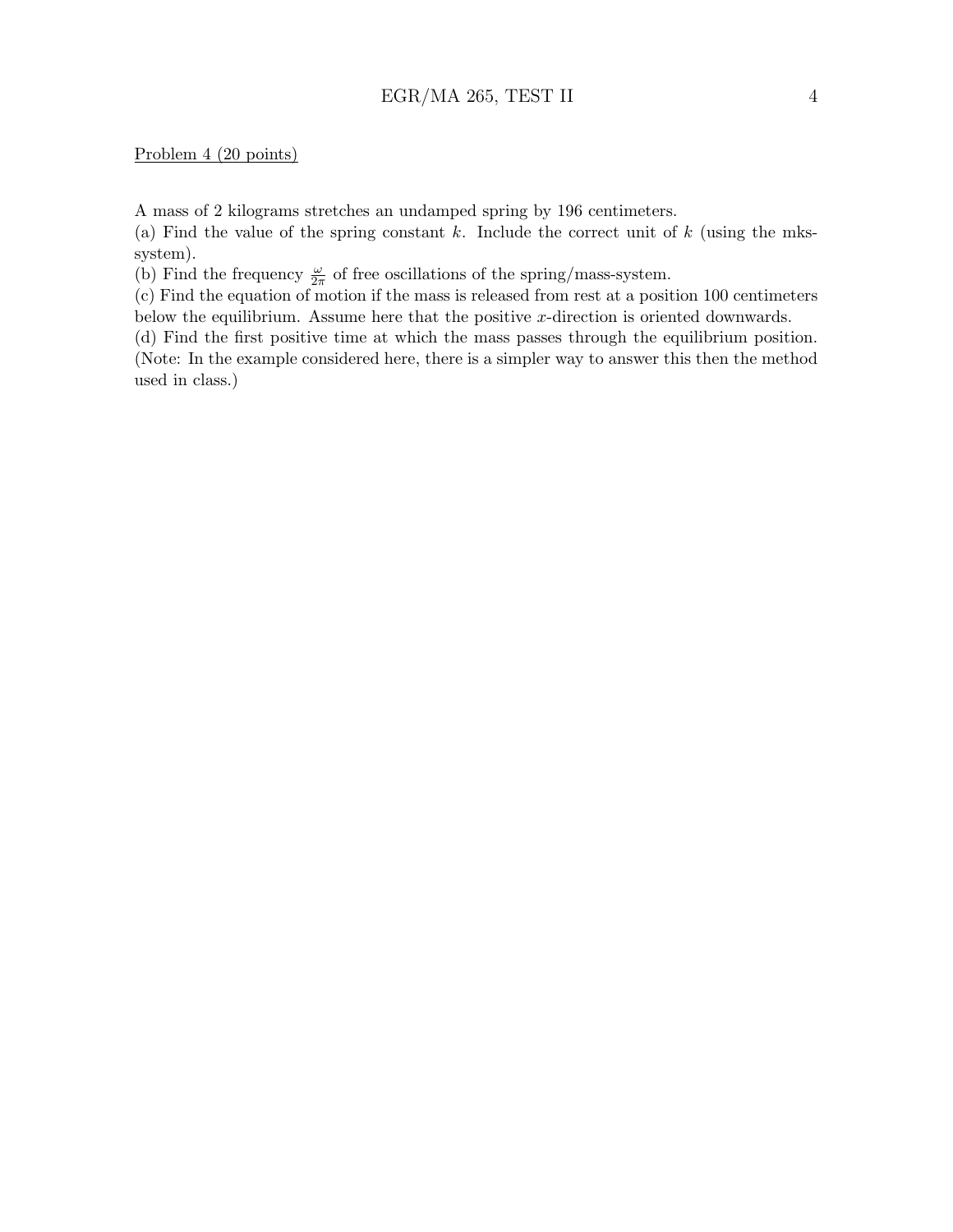### $EGR/MA$  265, TEST II 5

#### Problem 5 (10 points)

Suppose that a damping force is added to the spring/mass system in Problem 4 which is proportional to the instantaneous velocity with damping coefficient  $\beta = 0.5$  kg/sec. Does the resulting system become underdamped, critically damped, or overdamped? Justify your answer.

Problem 6 (10 points)

Find the largest interval containing  $x = 0$  for which the IVP

$$
y'' + \frac{1}{\sqrt{1-x}}
$$
  $y = \frac{1}{x^2 - 4}$ ,  $y(0) = 0$ ,  $y'(0) = 1$ 

has a unique solution.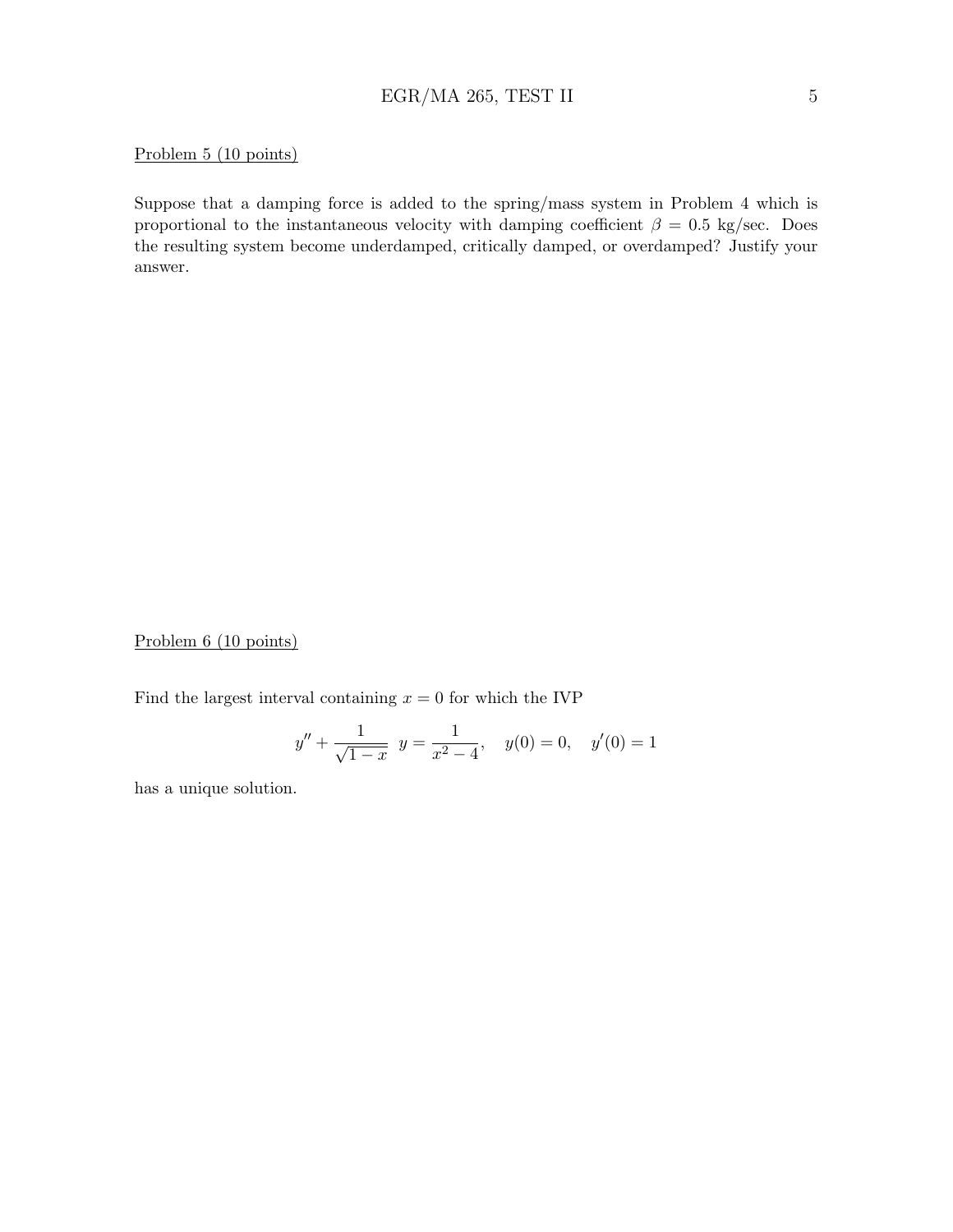## SCRATCH PAPER

(Scratch paper will not be graded!)